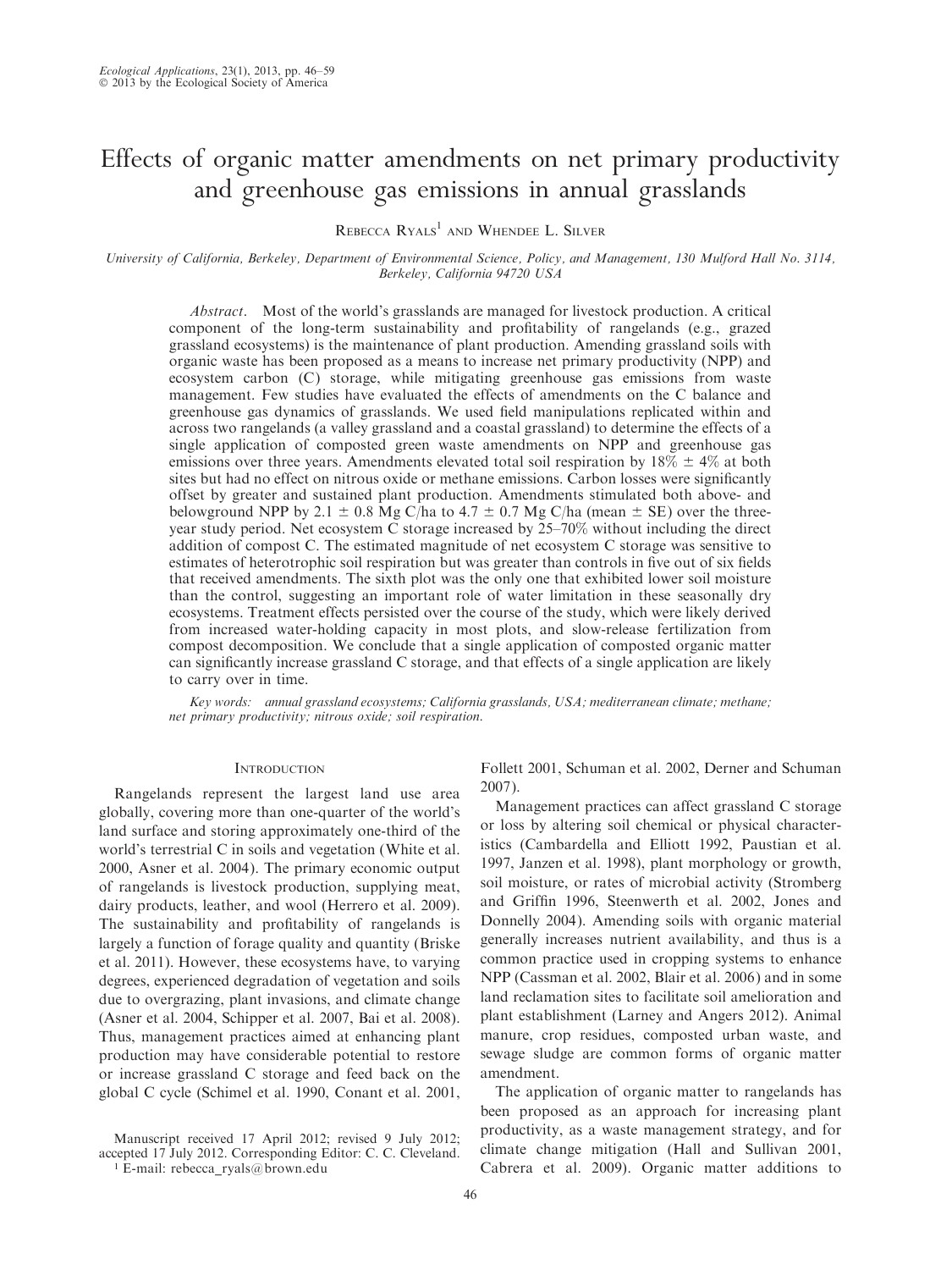rangeland soils increase soil C pools directly and have the potential to indirectly increase ecosystem C storage by stimulating plant growth. Organic matter additions to rangelands can also provide a pathway to divert organic waste from landfills or for manure management from nearby dairies, thereby reducing greenhouse gas emissions from traditional waste management.

Carbon benefits of enhanced NPP due to organic matter amendments may be offset from a global warming perspective by the stimulation of soil greenhouse gas emissions. Organic matter amendments increase soil C and nitrogen (N) pools and may alter soil environmental conditions (e.g., moisture, temperature, and pH), thereby increasing the potential for carbon dioxide  $(CO_2)$ , nitrous oxide  $(N_2O)$ , and methane (CH4) emissions (Gregorich et al. 2005). The extent of management effects on soil greenhouse gas emissions is a large source of uncertainty in grasslands (Soussana et al. 2004). Manure amendment can increase CO2 and N2O fluxes (Chadwick et al. 2000, Dalal et al. 2003, Mosier et al. 2004, Davidson 2009); composted animal waste and plant matter tends to result in lower greenhouse gas emissions relative to green manures or synthetic fertilizers (Vallejo et al. 2006, Alluvione et al. 2010). However, the effects of organic matter additions on greenhouse gas dynamics in rangelands are largely unstudied (Lynch et al. 2005, Cabrera et al. 2009).

The purpose of this study was to examine the immediate and residual effects of amendments of composted green waste on plant production and greenhouse gas emissions in annual grasslands. We hypothesized that the application of composted organic matter to rangeland soils would increase the above- and belowground net primary productivity (NPP) for at least one year, and that these increases in ecosystem C inputs would be partially or wholly offset by elevated rates of soil greenhouse gas emissions  $(CO_2, N_2O,$  and  $CH_4)$ . We tested this hypothesis over three years using replicated field experiments in the two dominant annual grassland types in California. Unlike perennial grassland systems, annual grasses germinate, grow, and die over an annual cycle, allowing us to estimate net ecosystem C storage from the changes in plant and soil C pools and fluxes.

## MATERIALS AND METHODS

# Study sites

Rangelands are the dominant cover type in California, covering an estimated 17–23 million ha (FRAP 2003, Brown et al. 2004). Of this area,  $\sim$ 9 million ha are valley or coast range grasslands (Kuchler 1964). Valley grasslands extend along the central and southern parts of California and are composed largely of nonnative annual grass and forb species such as Avena barbata, Bromus hordeaceus, Lolium multiflorum, Erodium spp., and Trifolium spp. (Bartolome et al. 2007), as well as invasive species such as Taeniatherum caput-medusae. Coast range (hereafter coastal) grasslands experience a mesic coastal climate and are also dominated by a similar mix of nonnative annual grasses. Native perennial grass species, such as Danthonia californica and Stipa pulcra, can also occur (Jackson and Bartolome 2002). The mediterranean climate of both valley and coastal grasslands of California is characterized by cool, wet winters and warm, dry summers. The growing season begins with the rains in September–November and ends with the onset of the dry season in April–June.

The field experiment was conducted on valley grasslands at the Sierra Foothill Research and Extension Center in Browns Valley, California  $(39.24^{\circ}$  N,  $121.30^{\circ}$ W) and on coastal grasslands in Nicasio, California (38.06 $\textdegree$  N, 122.71 $\textdegree$  W). Annual precipitation averages 730 mm/yr (22-year mean) at the valley grassland and 950 mm/yr (38-year mean) at the coastal grassland. During the years of this experiment, the valley grasslands received 380, 641, and 843 mm/yr of precipitation, primarily as rainfall; mean air temperatures ranged from  $2^{\circ}$ C in January to  $35^{\circ}$ C in July. Soils are derived from Mesozoic and Franciscan volcanic rock and classified as xeric inceptisols and alfisols in the Auburn-Sobrante complex (Beaudette and O'Geen 2009) (*available online*).<sup>2</sup> The site has been grazed by cattle for at least 150 years (D. Flavell, personal communication). At the coastal grassland, annual precipitation during the study period was 771, 1050, and 1163 mm/yr, and mean air temperatures ranged from  $6^{\circ}$ C in January to  $20^{\circ}$ C in July. Soils are derived from Franciscan mélange and classified as mollisols in the Tocaloma-Saurin-Bonnydoon series (Beaudette and O'Geen 2009) (see footnote 2). The site has been grazed by cattle since at least 1900, with a brief period of exclusion from 2000 to 2005.

# Experimental design

The field experiment was established in October 2008 and continued for three growing seasons, to August 2011. Treatments consisted of untreated controls and composted organic matter amendments. Plots were  $25 \times$ 60 m buffered by a  $\ge$  5-m strip arranged in three randomized complete blocks. Blocks were situated in different microwatersheds in each grassland type to capture some of the landscape-scale heterogeneity associated with vegetation communities, potential residual effects of field-scale land use history, and soil texture. An organic-rich soil amendment was produced by adding a single application of commercially available composted organic green waste (Feather River Organics, Marysville, California, USA) with a N concentration of 1.87% and a C:N ratio of 11. A thin surface dressing  $\sim$ 1.3 cm thick (equivalent to 1.42 kg C/m<sup>2</sup> and 129 g total N/m<sup>2</sup>, or 7.0 kg of dry matter/m<sup>2</sup>) was applied in December 2008. All plots were grazed using a rotational regime typical of the region to achieve a residual dry matter level of  $\sim$ 130 g/m<sup>2</sup>. Sites were grazed during the

<sup>2</sup> http://casoilresource/lawr.ucdavis.edu/soilsurvey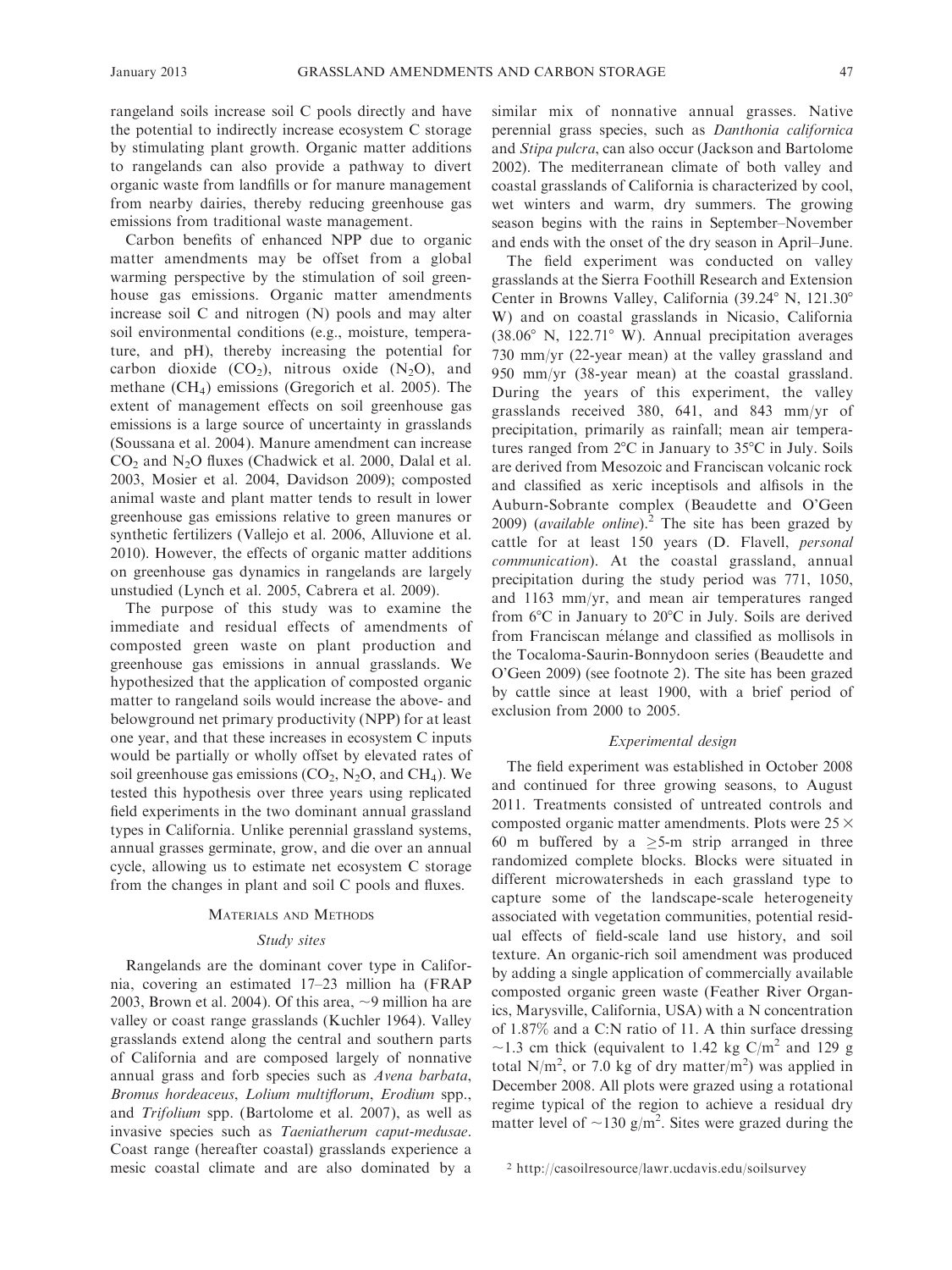spring and fall for up to four weeks, depending on the amount of available forage. During grazing, cattle were not isolated within plots, but instead allowed to graze the entire block.

## Climate data, soil moisture, and soil temperature

Local daily rainfall and air temperature records were obtained from Browns Valley for the valley grassland site (data *available online*)<sup>3</sup> and from the Marin Municipal Water District (J. Klein, personal communication) for the coastal grassland site. We define a water year as the period that encapsulates one rainy and one dry season, spanning from 1 September through 31 August of the following year (Chou et al. 2008).

In May 2009, automated TDR-based probes were installed at 0–30 cm depth to measure volumetric water content (Campbell Scientific CS616,  $n = 3$  per plot [Campbell Scientific, Logan, Utah, USA]). Automated soil temperature probes were installed at 0–5 cm depth (Campbell Scientific 108L,  $n = 1$  per plot). Soil moisture and temperature data output was averaged on hourly and daily timescales.

## Soil greenhouse gas emissions

Soil respiration was measured weekly during the growing season and every other week during the summer over the first two water years. Soil  $CO<sub>2</sub>$  fluxes are extremely low, with little temporal variability during the summer in annual grasslands (Nijs et al. 2000, Xu et al. 2004, Chou et al. 2008). We measured soil respiration monthly during the third water year. Soil  $CO<sub>2</sub>$  fluxes were measured during daylight hours using a LI-8100 infrared gas analyzer  $(\sim 2.5$ -minute flux periods [LI-COR Biosciences, Lincoln, Nebraska, USA]) fitted with an opaque soil efflux chamber. The chamber was used in a survey mode with polyvinyl chloride collars ( $n = 5$  per plot). Collars were driven approximately 3 cm into the soil and left to equilibrate for at least 30 minutes before flux measurements were taken. Soil respiration measurements were started three (coastal) to six (valley) weeks prior to organic matter applications. As a first approximation of annual soil respiration rates we used linear interpolation between sampling time points and summed the resulting data as an estimate of the mass of C per unit area respired over the water year (Silver et al. 2005, Chou et al. 2008). Previous work at the valley grassland identified the importance of the fall wet-up event for estimating accurate annual soil respiration fluxes (Chou et al. 2008). In an attempt to capture the largest fluxes, we measured soil respiration no more than 48 hours before and after fall wet-up events.

Soil CH<sub>4</sub> and  $N_2O$  fluxes were measured every two weeks for the first six months, which was when we expected to see the largest fluxes (Chou et al. 2008), and monthly thereafter until September 2010. Vented static flux chambers (Keller and Reiners 1994) were placed at four random locations within each plot during each sampling period. Gas samples (30 mL) were collected from the chamber headspace at 0, 5, 15, 25, and 40 minute time points, immediately transferred to evacuated glass vials, and analyzed within 72 hours (Chou et al. 2008). Methane concentrations were analyzed on a gas chromatograph using a flame ionization detector, and an electron capture detector was used to analyze  $N_2O$ concentrations. Fluxes were then calculated using an iterative exponential curve-fitting approach (Matthias et al. 1978).

Wet-up events can stimulate trace gas emissions, particularly in dry, organic-rich soils (Fierer and Schimel 2002, Chou et al. 2008). We conducted a laboratory incubation experiment to determine the potential trace gas emissions from amended and control soils during wet-up events. Soils from the valley grassland were collected from control and amended plots  $(n = 9$  per plot) and composited by treatment. Approximately 200 g of soil were placed into 0.9-L (quart) mason jars and categorized as one of four incubation treatments ( $n = 5$ ): control, control + wet-up, amended, and amended  $+$  wet-up, where control and amended treatments refer to ambient dry-season field moisture conditions (approximately 4% gravimetric soil moisture) and wet-up refers to the addition of 40 mL of deionized water representing an average first rainfall event in autumn. Jars were incubated in a dark growth chamber with daily air temperatures fluctuating from  $20^{\circ}$  to 35 $^{\circ}$ C, a typical range experienced during wet-up events in the field. Soil  $CO_2$ , N<sub>2</sub>O, and CH<sub>4</sub> fluxes were measured daily until trace gas fluxes were not significantly different between treatment and controls (30 days). Cumulative fluxes were calculated as previously described. Positive soil greenhouse gas fluxes indicate net source to the atmosphere, whereas negative values indicate a terrestrial sink.

## Aboveground and belowground net primary productivity

The vegetation communities at the study sites are strongly dominated by annual grass and forb species. These plants germinate at the onset of the fall rains and die at the end of the wet season. Aboveground biomass at the end of the wet season plus biomass removed during earlier grazing events is equivalent to aboveground net primary production (ANPP) (Harper et al. 2005). Aboveground biomass was determined by harvesting plants in a 200-cm<sup>2</sup> area ( $n = 9$  per plot) at the time of peak biomass at the end of the growing season. All aboveground vegetation was clipped to the soil surface. Harvested plant material was dried at  $65^{\circ}$ C, weighed, and analyzed for C concentration on a Carlo Erba Elantech elemental analyzer (Milan, Italy). Carbon content of aboveground biomass was determined by multiplying C concentration by mass. Aboveground biomass was also measured using the approach de- <sup>3</sup> http://www.cimis.water.ca.gov/cimis/data.jsp scribed no more than 24 hours immediately before and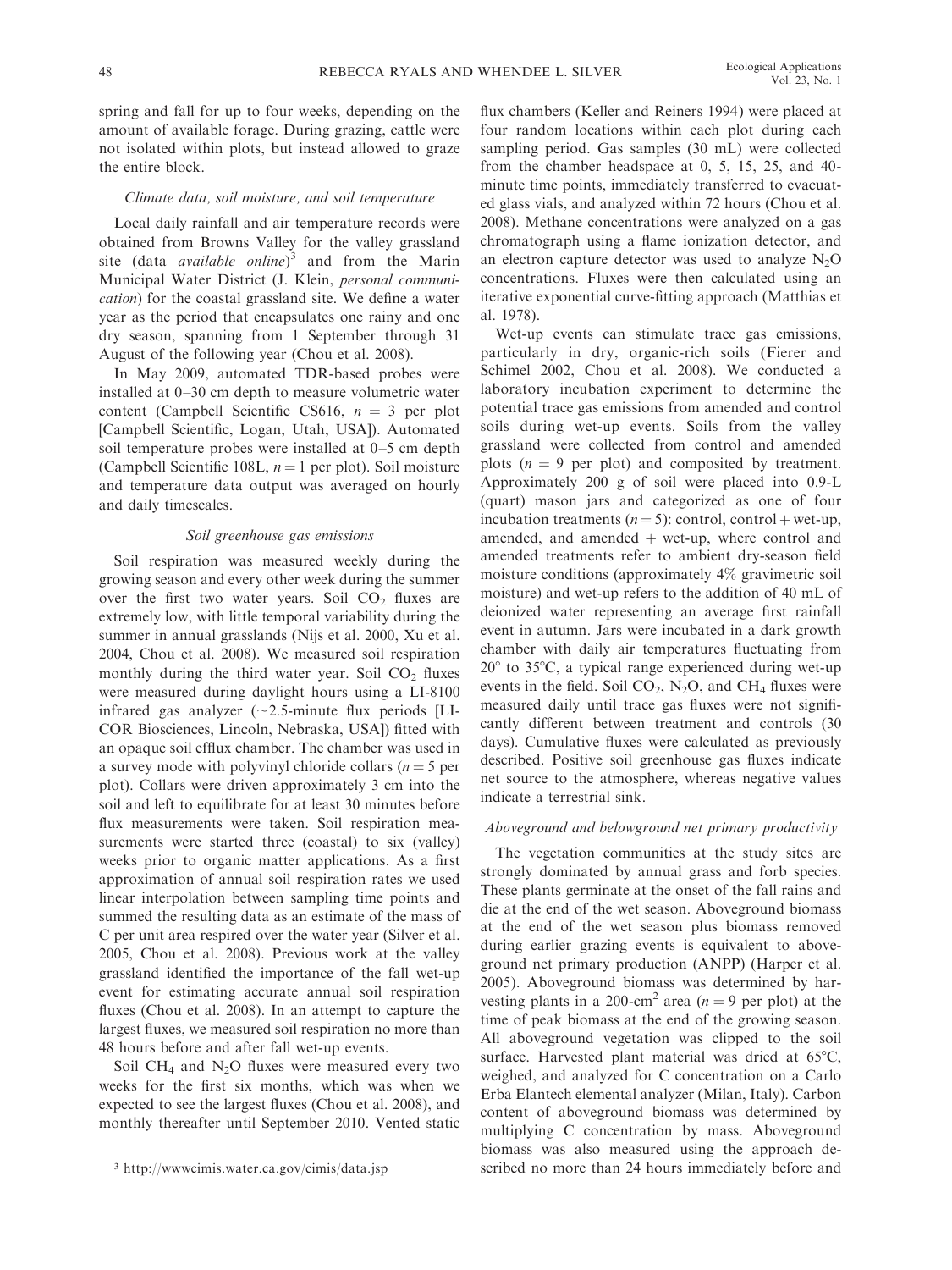after grazing to determine biomass removed by cattle (Marshall et al. 1998). Aboveground NPP was determined by adding the biomass removed by cows to the biomass collected at peak standing biomass. Plots at the coastal grassland were grazed during or just before peak standing biomass due to site-specific management requirements; thus biomass measurements were made prior to grazing at this site and may slightly underestimate ANPP.

The root systems of annual grasses are concentrated in the soil surface layer, with  $\langle 15 \rangle$  of root biomass occurring below 15 cm and a majority of root growth occurring before April (Jackson et al. 1988). Belowground net primary productivity (BNPP) was determined by measuring root biomass during late spring of water years 2 and 3 and adjusting values by a multiplication factor of 1.5 to account for intra-annual root turnover (Higgins et al. 2002). Eight 0–10 cm and four 10–20 cm quantitative soil cores (6 cm diameter) were sampled per plot. Roots from each core were extracted according to Metcalfe et al. (2007) with the following modifications based on methods testing with soils from these sites. Roots from each core were picked by hand for three 10-minute intervals, sieved at 2 mm to break up large aggregates, and picked by hand for five additional 10-minute intervals for a total of 80 minutes. Roots were then rinsed free of soil and dried at  $65^{\circ}$ C until reaching a constant dry mass. For each core, the pattern of cumulative extraction over time was used to predict total root biomass. Upon drying and weighing, roots were finely ground and analyzed for C concentration on a Carlo Erba Elantech elemental analyzer using acetanilide as a standard. Carbon content of belowground biomass was determined by multiplying C concentration by mass. All production data (ANPP, BNPP, and NPP) are expressed in units of mass of C per area using the biomass to C content conversions described previously. Expressing production terms using this convention allows us to explicitly compare C inputs and outputs.

## Soil carbon content and bulk density

Soil bulk density (0–10 cm depth) was measured by digging pits (one per plot) and carefully excavating 9 cm diameter cores  $\sim$  5 cm back from an undisturbed face of the pit. All bulk density measurements were rock corrected. Upon extraction from cores, dry rock masses and volumes were measured and subtracted from initial bulk density calculations.

Total soil organic C concentrations were measured prior to the application of organic matter amendment and at the ends of each subsequent growing season (May or June). Soils were collected using a 7 cm diameter corer to 10 cm depth  $(n = 9$  per plot). Large roots and identifiable compost fragments were removed by hand. Soils were then air dried and pulverized with a ball grinder (SPEX Sample Prep Mixer Mill 8000D, Metuchen, New Jersey, USA).

Carbon concentrations were measured using a Carlo Erba Elantech elemental analyzer using atropine as a standard and converted to content using bulk density values specific to each plot.

## Modeling net change in ecosystem carbon storage

We modeled the annual net change in ecosystem C storage with and without compost additions using an approach modified from Hanson et al. (2000) and Chou et al. (2008) as follows:

# Net C Storage =  $ANPP + BNPP - R_h - R_{oa} - DOC$

where  $R<sub>h</sub>$  is heterotrophic respiration which includes the nonroot and nonrhizosphere component of soil respiration during the growing season,  $R_{oa}$  is  $CO_2$  evolved from decomposition of the organic matter amendment, and DOC is dissolved organic C losses.

In annual grasslands, the sum of ANPP and BNPP represents total annual litter inputs, which turn over approximately annually (Heady et al. 1992). Partitioning soil respiration into its autotrophic and heterotrophic components is difficult in annual grasslands, and outside the scope of this study. Instead, we modeled net ecosystem C storage with a range of  $R<sub>h</sub>$  values to represent a low  $(30\%)$ , medium  $(50\%)$ , and high  $(60\%)$ level measured in similar ecosystems (Craine et al. 1999, Zhou et al. 2007, Chou et al. 2008). Carbon losses through  $R_h$  were constrained to the growing season, as no treatment differences in soil respiration were detected during the dry summer months. We assumed that the relative proportion of soil respiration components was equal across treatments as a first approximation. We used  $0.05 \text{ yr}^{-1}$  as the decomposition rate of the compost (Lynch et al. 2005) to calculate annual losses of compost as  $CO<sub>2</sub>$ , which is similar to the rate derived from a DayCent model simulation (R. Ryals, M. D. Hartman, M. S. DeLonge, W. J. Parton, and W. L. Silver, unpublished manuscript). We assumed that the compost mass reduction via decomposition was lost primarily as  $CO<sub>2</sub>$  to the atmosphere. Carbon losses through leaching of DOC are negligible in these ecosystems relative to soil CO2 effluxes (Dahlgren and Singer 1994, Sanderman and Amundson 2009). Therefore, DOC is assumed to be zero for estimates of net C storage. In this experiment, treatment plots were amended only once, at the beginning of water year 1. Therefore, direct C inputs from compost addition are constrained to water year 1, but losses through decomposition carry over all three years. Belowground NPP was estimated for water year 1 using the plot-specific root : shoot ratios averaged for water years 2 and 3.

## Statistical analysis

One-way analyses of variance (ANOVA) were used to identify statistically significant treatment effects on soil organic C, cumulative soil CO<sub>2</sub> flux, soil moisture, soil temperature, ANPP, BNPP, and net ecosystem C storage. Analyses included a blocking effect and were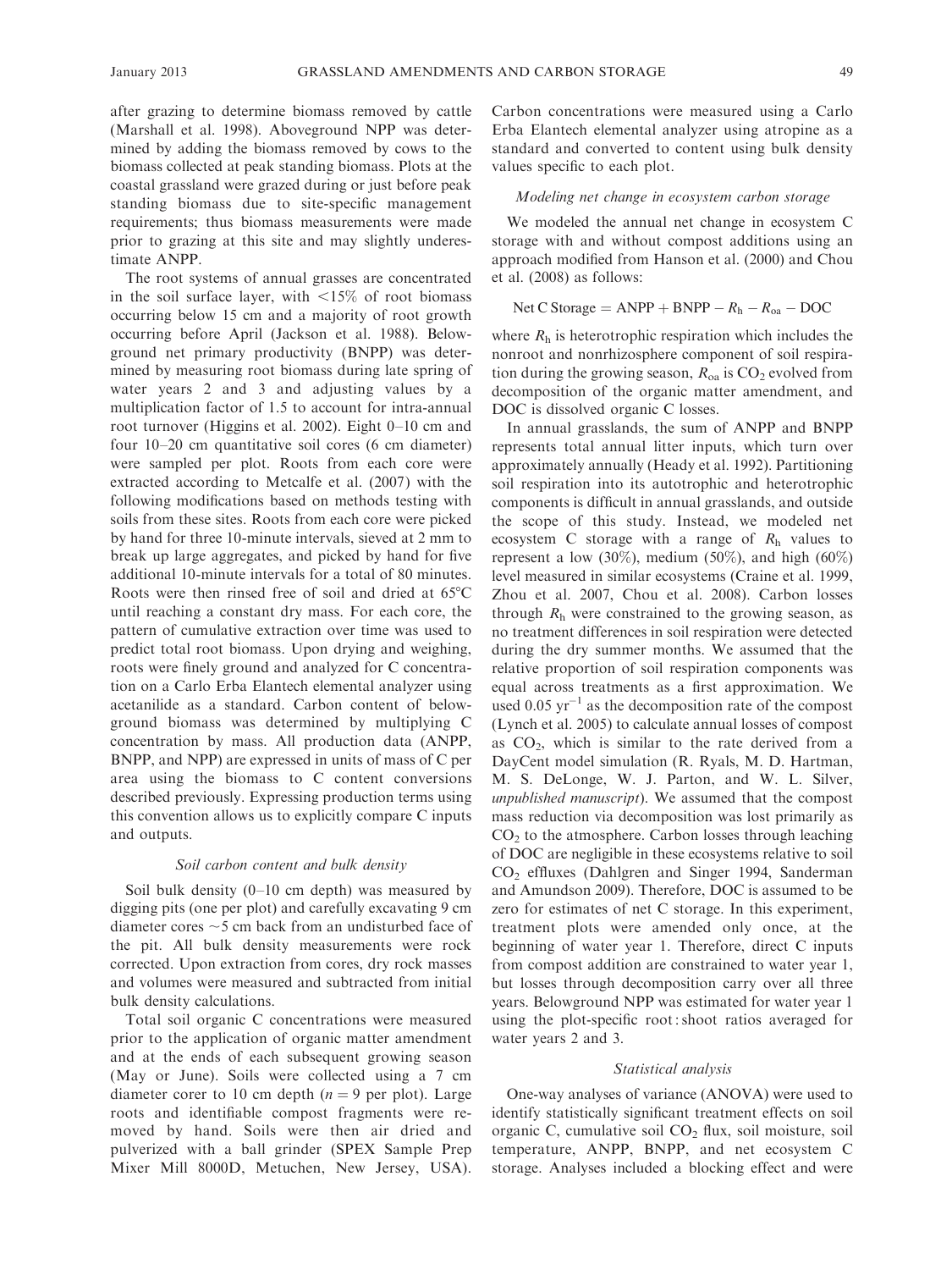

FIG. 1. (a, b) Daily precipitation data from September 2008 to August 2011 (water years [WY] 2008, 2009, 2010) measured at (a) the valley grassland and (b) the coastal grassland. (c, d) Air temperature data from (c) valley and (d) coastal grasslands. (e) Paired-plot treatment difference of volumetric soil water content (0–30 cm) at the valley grassland. Values above zero indicate greater soil moisture content in amended soils compared to control soils. The black line is the mean of all three blocks, and the gray area is  $\pm$  SE. (f) Paired-plot treatment difference in volumetric soil water content (0–30 cm) at the coastal grassland. The black line is the mean of blocks 1 and 3, and the light gray area is  $\pm$  SE. The dark gray line is the mean of coastal grassland block 2, indicating greater soil water content in the control plot. (g, h) Paired-plot treatment difference in soil respiration at (g) valley and (h) coastal grasslands. Error bars are  $\pm$ SE. The gray block on the left of the graphs indicates measurements taken prior to amendment. Values above zero indicate greater total soil respiration from amended soils compared to control soils. There were no treatment differences in soil temperature at either grassland ( $P > 0.10$ ).

performed separately for valley and coastal sites. To assess changes over time within sites, we used repeated measures multivariate analysis of variance (MANOVA) with ANPP, BNPP, soil moisture, soil temperature, and soil  $CO<sub>2</sub>$ , N<sub>2</sub>O, and CH<sub>4</sub> fluxes as response variables. Each grassland type was analyzed separately with block, treatment, time, and interactions as MANOVA model effect factors. Correlations between net C storage, ecosystem C pools, soil moisture, and precipitation were explored using multiple linear regressions.

Statistical tests were performed using JMP 7.0.2 (SAS Institute 2007). Variables that were not normally distributed were log transformed to meet assumptions for ANOVA. Data are reported either as mean values or treatment differences followed by  $\pm$ SE. Statistical significance was determined as  $P < 0.10$  unless otherwise noted.

## **RESULTS**

# Response of soil respiration and greenhouse gas emissions to organic matter amendment

Soil respiration (root plus microbial respiration) was significantly higher in amended soils than in control soils during the growing season ( $P < 0.0001$  at both sites) (Fig. 1). There was approximately  $18\% \pm 2\%$  and  $19\% \pm 1$ 2% more C respired from the amended soils relative to the controls from the valley ( $P = 0.06$ ) and coastal ( $P =$ 0.10) sites cumulatively over the three years of the study (Fig. 2). Within sites soil  $CO<sub>2</sub>$  fluxes varied by as much as 30–50% among years, reflecting patterns in the timing and amount of rainfall. Soil respiration was positively correlated to soil moisture ( $R^2 = 0.51$ ,  $P < 0.001$  at valley and  $R^2 = 0.65$ ,  $P < 0.001$  at coastal sites), and treatment effects (amended–control) were positively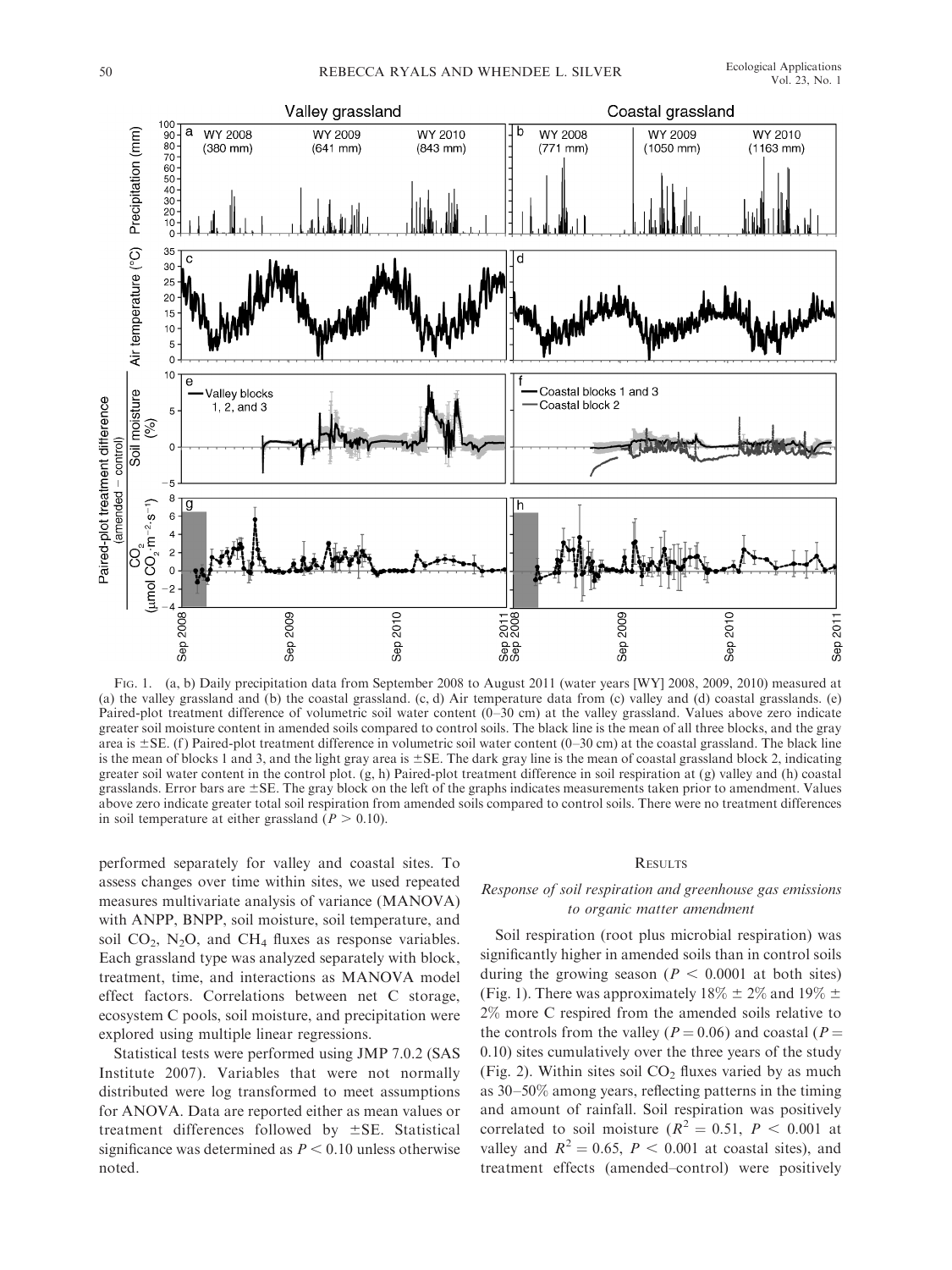

FIG. 2. Annual total soil respiration for three water years (WY) (see Methods: Climate data, soil moisture, and soil temperature) from the valley and coastal grassland experimental field sites. The bars are means of paired-plot treatment differences with  $\pm$ SE. Instantaneous fluxes (measured approximately weekly) were linearly interpolated and integrated to obtain mass of C per unit area per year. Values above zero indicate greater total soil respiration from amended soils compared to control soils.  $* P < 0.05.$ 

correlated to annual precipitation ( $R^2 = 0.47$ ,  $P < 0.05$ ) for both sites). The highest cumulative soil respiration losses occurred during water year 2, which was characterized by late warm-season rains, and treatment differences in cumulative soil respiration were not statistically significant during this time period.

Approximately  $88\% \pm 0.01\%$  and  $73\% \pm 0.07\%$  of the cumulative annual soil  $CO<sub>2</sub>$  efflux occurred during the growing season at the valley and coastal grassland, respectively, with no statistically significant treatment effect on the seasonal distribution of soil respiration. Analysis of paired-plot treatment differences of growing season soil respiration revealed that amended soils at the valley grassland lost an additional 614  $\pm$  191 g CO<sub>2</sub>-C/  $m<sup>2</sup>$  over the three-year study. Similar trends were observed at the coastal grassland, which experienced increased losses of 646  $\pm$  162 g CO<sub>2</sub>-C/m<sup>2</sup> from the amended plots.

There were no significant treatment effects on CH<sub>4</sub> and N2O fluxes, and no significant changes over time. At the valley grassland, mean  $CH_4$  fluxes were  $-2.5 \pm 0.6$  g  $CH_4$ -ha<sup>-1</sup>·d<sup>-1</sup>, and mean N<sub>2</sub>O fluxes were 0.13  $\pm$  0.13 g  $N_2O-N \cdot ha^{-1} \cdot d^{-1}$ . At the coastal grassland, mean CH<sub>4</sub> fluxes were  $-1.4 \pm 0.7$  g CH<sub>4</sub>-C·ha<sup>-1</sup>·d<sup>-1</sup>, while mean N<sub>2</sub>O fluxes were 1.0  $\pm$  0.4 g N<sub>2</sub>O-N·ha<sup>-1</sup>·d<sup>-1</sup>.

## Greenhouse gas emissions during wet-up events

We conducted a controlled laboratory experiment to estimate the potential greenhouse gas emissions associated with wet-up events. Wet-up led to a pulse of  $CO<sub>2</sub>$ from both amended and control soils, and soil respiration in amended soils remained elevated over controls for 22 days ( $P < 0.05$ ). Nitrous oxide fluxes were also elevated from amended soils and lasted four days following wet-up ( $P < 0.01$ ; Fig. 3). Methane fluxes were negligible and did not respond to the wet-up event.

Cumulative N<sub>2</sub>O emissions accounted for just 0.49%  $\pm$  $0.05\%$  and  $0.83\% \pm 0.13\%$  of the total global warming potential during the wet-up event from control and amended soils, respectively. The vast majority of the greenhouse gas emissions from these soils was from  $CO<sub>2</sub>$ .

# Response of net primary productivity and soil C to organic matter amendment

Organic matter amendments significantly enhanced plant growth at both the valley and coastal grassland sites (Appendix). During the first water year, amendments increased ANPP by 70% at the valley site and by 44% at the coastal site. The effects of the one-time application of organic matter carried over into the two subsequent growing seasons at a similar magnitude. Over all three study years, ANPP increased by a total of 436  $\pm$  68 and 161  $\pm$  78 g C/m<sup>2</sup> ( $P \le 0.01$ ) at the valley and coastal grasslands, respectively (Fig. 4). Average annual increases in ANPP were 145  $\pm$  16 and 54  $\pm$  3 g  $C/m<sup>2</sup>$  at the valley grassland and coastal grassland, respectively ( $P < 0.05$  for all years at both sites). Shootto-root ratios increased significantly with organic matter applications at the valley grassland from  $3.75 \pm 0.06$  to 5.45  $\pm$  0.09 (P=0.08) and did not change significantly at the coastal grassland, where the shoot-to-root ratio was  $3.00 \pm 0.14$ . Root biomass increased at both sites, particularly in the 0–10 cm depth (Fig. 4). At the valley grassland, root biomass increased by 33.6  $\pm$  11.7 g C/m<sup>2</sup> in amended plots at the 0–20 cm depth over three years  $(P < 0.05)$ . Belowground NPP showed similar, but more variable trends with amendments at the coastal grassland. Organic matter amendments significantly increased total NPP by 2.0  $\pm$  0.8 Mg C/ha at the coastal grassland ( $P = 0.10$ ) and  $4.7 \pm 0.7$  Mg C/ha at the valley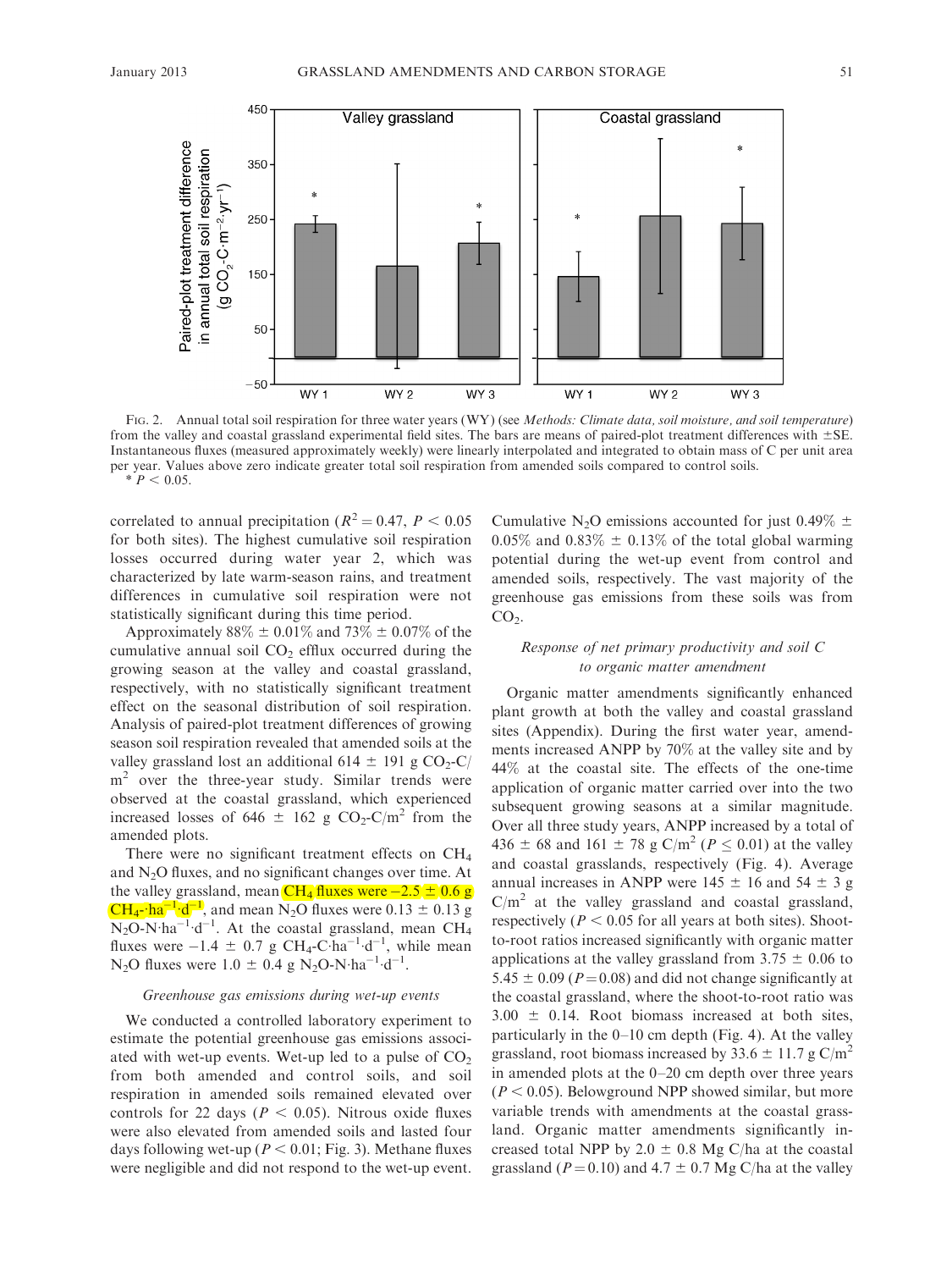

FIG. 3. Greenhouse gas emissions during a 30-day laboratory incubation of valley grassland control and amended soils. Soils were incubated in 0.9-L (quart) mason jars  $(\sim 200 \text{ g})$  in a growth chamber under typical late summer climate. A fall wet-up event was simulated by the addition of 40 mL of distilled water. (a, b) Fluxes of  $CO_2$  and  $N_2O$  were significantly greater from amended soils compared to control soils for 22 ( $P = 0.018$ ) and 4 ( $P = 0.009$ ) days, respectively. Methane fluxes were not significantly different from zero in either treatment. Symbols are means  $\pm$  SE (n = 5). (c) Cumulative N<sub>2</sub>O emissions accounted for 0.5% of total emissions from control soils and 0.8% of total soil greenhouse gas emissions evolved during the 30-day experiment.

grassland ( $P < 0.01$ ) over the three-year study period (Fig. 5).

By the end of the first water year, organic matter additions significantly increased the soil organic C pool by 24% in the 0–10 cm depth at the valley grassland site  $(P=0.06)$ . Soil C stocks remained larger in water years 2 and 3 ( $P = 0.01$ ) (Fig. 6).

## Changes to net ecosystem carbon storage

We assessed the net impact of organic matter amendments at the field scale through a mass balance of inputs and outputs. When including C added in compost, the amended plots showed an increase in net ecosystem C storage of 17.7  $\pm$  1.4 and 13.8  $\pm$  1.8 Mg C/ ha ( $P < 0.0001$ ) at the valley and coastal grassland, respectively. A large portion (65–88%) of the additional ecosystem C was due to the direct addition of C from the compost amendment in water year 1, only 12% of which decomposed during the three-year study period.

Organic matter additions also altered ecosystem C fluxes. Above- and belowground NPP increased, as did C emissions via soil respiration. Modeled C storage from both control and amended plots was consistently negative across years and sites (Appendix Table A1), indicating that these annual grasslands were losing C, findings that have been observed in many grassland ecosystems (Ojima et al. 1994, Bellamy et al. 2005, Chou et al. 2008). The net balance of C fluxes (excluding compost amendments) was consistently more positive

for all amended plots compared to control plots at the valley grassland site and at two out of three paired plots at the coastal grassland (Fig. 7). The magnitude of the response was sensitive to assumptions about the contribution of heterotrophic respiration to total soil respiration. Assuming 50%  $R<sub>h</sub>$ , valley grasslands gained 198  $\pm$  50 to 582  $\pm$  43 g C/m<sup>2</sup> over three years following a single application of compost. Amended fields from two sets of paired plots at the coastal grassland showed similar gains of  $192 \pm 75$  and  $241 \pm 96$  g C/m<sup>2</sup>. The third showed a decline in C storage by 281  $\pm$  60 g C/m<sup>2</sup>. For this pair of plots, soil volumetric water content was lower in the treatment than in the control, whereas the opposite trend was observed for all other fields (Fig. 1).

## **DISCUSSION**

## Patterns in soil respiration and greenhouse gas emissions

Organic matter amendments to surface soils increased soil respiration by an average of 18–19% over the threeyear study. Soil respiration is the combination of heterotrophic and autotrophic respiration, and both could have been stimulated by compost additions. Adding composted organic material to the soil surface likely increased the decomposition rate of the compost, although compost, having already experienced intensive decomposition during formation, is generally considered more stable material than fresh litter (Bernal et al. 1998, Goyal et al. 2005). Approximately 12% of the added compost decomposed over the three-year study; this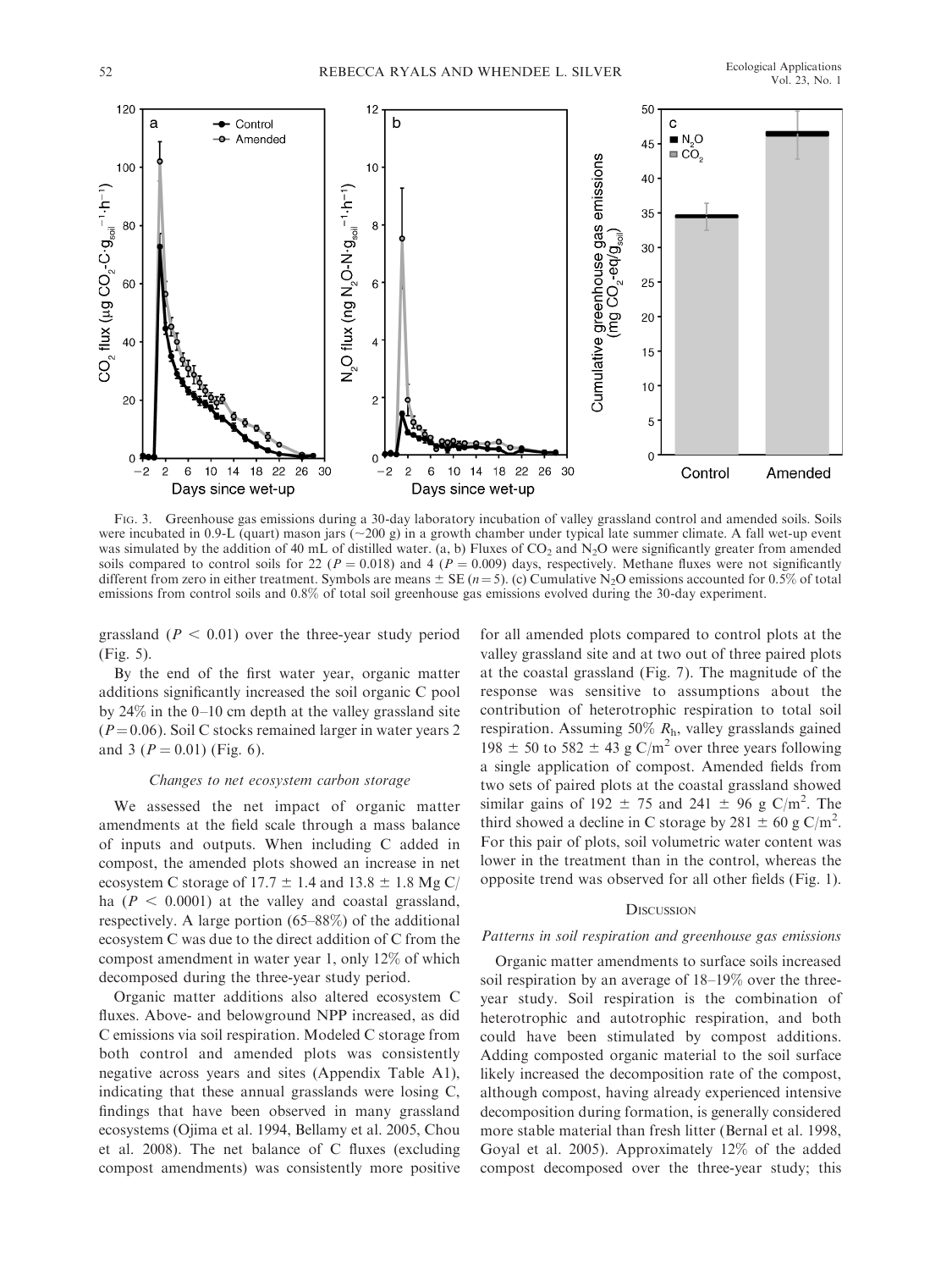

FIG. 4. (a) Aboveground net primary production from three water years (WYs) at the valley and coastal grassland experimental field sites. (b) Belowground net primary production (0–20 cm) from three water years (WYs) at the valley and coastal grassland experimental field sites. Root biomass was sampled at 0–10 and 10–20 cm depths. Values are provided in the Appendix: Table A1. Bars represent paired-plot treatment differences (mean  $\pm$  SE).  $* P < 0.05$ ;  $\dagger P < 0.10$ .

resulted in the emission of 171 g CO<sub>2</sub>-C/m<sup>2</sup>, or  $\sim$ 3.5%  $\pm$ 0.2% of the total C respired from amended soils over the study. Compost decomposition contributed  $24\% \pm 6\%$ of the treatment differences in soil respiration. If we assume that autotrophic respiration accounted for 50% of the total soil respiration measured in both treatment and controls (Hanson et al. 2000), then the remaining heterotrophic respiration (not derived directly from compost) was only  $\sim 6\% \pm 3\%$  greater in the amended treatment than in the control. This indicates that a priming effect by the compost on background soil C losses, if it occurred, was small (Kuzyakov et al. 2000, Kuzyakov 2010). It is important to note that soil respiration rates are temporally dynamic and respond rapidly to changes in soil moisture and temperature. Interpolation of measurements in time may miss important  $CO<sub>2</sub>$  fluxes.

Organic matter amendments could have altered the ratio of autotrophic to heterotrophic respiration in these soils. We provide evidence here that both autotrophic and heterotrophic respiration were likely to have increased as a result of the amendments. The tight coupling of root and microbial respiration in annual grassland soils may limit the degree to which their ratio can change. For example, the morphology and phenology of annual grasses results in little carbohydrate storage relative to perennial plants. Thus root respiration is likely to be directly proportional to plant activity at short temporal scales (Warembourg and Estelrich 2001, Tang and Baldocchi 2005). Plant activity increased as a result of compost additions, which likely increased autotrophic respiration. Similarly, the majority of heterotrophic respiration in soils comes from recently derived organic matter (Trumbore 2000, Giardina and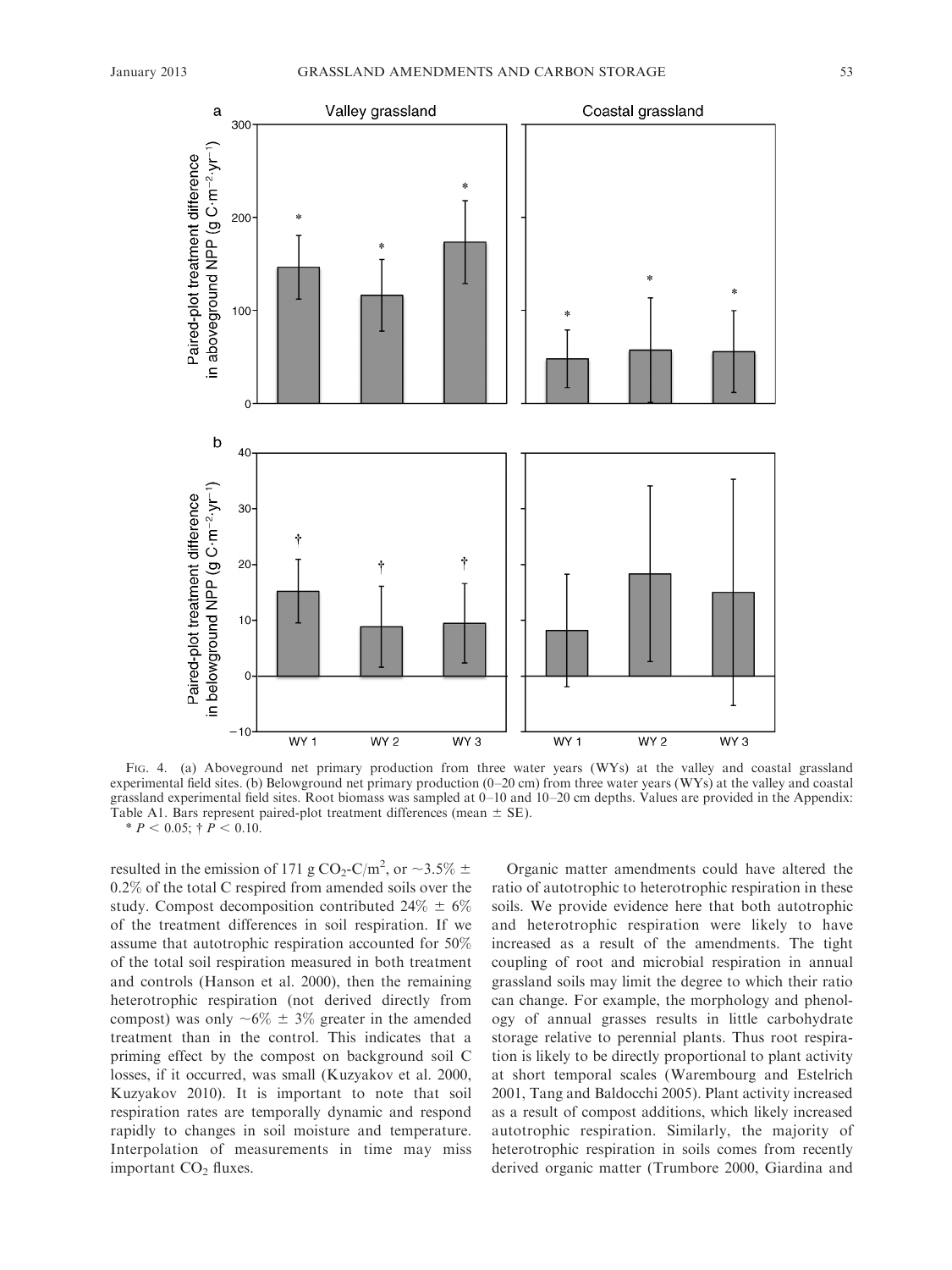

FIG. 5. Net primary production from three water years (WYs) at the valley and coastal grassland experimental field sites. The solid portion of the bars shows aboveground biomass, and the hatched portion shows belowground biomass in control (open) and amended (solid) plots. Data are shown as mean  $\pm$  SE.

Ryan 2002, Carbone and Trumbore 2007). During the growing season, most of this input occurs belowground in annual grasslands (Higgins et al. 2002). Therefore, rates of heterotrophic respiration were likely to have increased as a result of increased plant activity (i.e., the production of labile organic matter), and are likely to be relatively tightly coupled with NPP in annual grassland soils.

rangeland soils. Grasslands can be an important source of  $N<sub>2</sub>O$  (Bouwman et al. 1993), and manure application to rangeland soils can significantly increase  $N_2O$ emissions (Rees et al. 2004, Jones et al. 2007). Organic matter amendments increase both the amount of mineral N in soils and water-holding capacity of soils, creating conditions favorable for  $N_2O$  production via nitrification and denitrification (Firestone and Davidson 1989). Similarly, we expected that organic matter amendments would increase CH4 emissions or decrease the net rate of

We predicted that compost additions would increase the production and emissions of  $N_2O$  and  $CH_4$  from



FIG. 6. Soil organic C content at 0–10 cm depth at the valley and grassland sites measured prior to the application (Pre) of composted organic matter and at the end of each water year (WY). Bars are means of paired-plot treatment differences  $\pm$  SE.  $* \, P < 0.05.$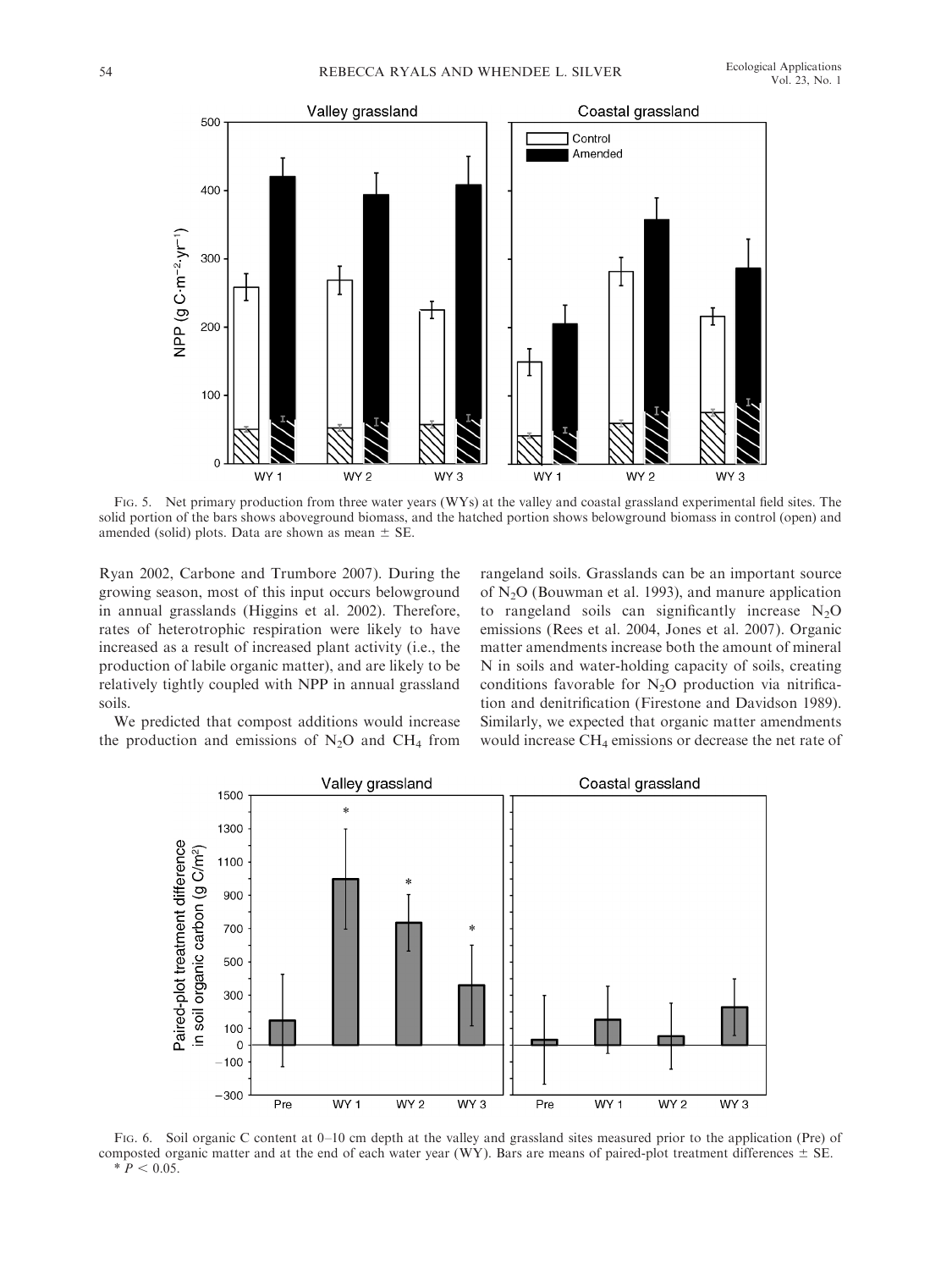CH4 uptake by soils (Le Mer and Roger 2001, Mosier et al. 2004). Although soil moisture was higher in amended fields, we saw no significant changes in  $N_2O$  or  $CH_4$ fluxes in these soils. The lack of significant  $N_2O$ emissions with compost additions could be due to the relatively slow decomposition of the organic matter, slow rate of N release from decomposition, and greater plant N uptake, as evident by increased biomass production. We expected the highest rates of  $N_2O$ emissions to occur during wet-up events when temperatures were relatively high and plant-microbe competition for mineral N was low (Birch 1964, Franzluebbers et al. 2000, Grover et al. 2012). In our laboratory incubation, we were able to stimulate  $N_2O$  production for a short time period following soil wetting, but rates of  $N_2O$  emissions as a global warming potential were insignificant, particularly relative to the high  $CO<sub>2</sub>$ emissions observed from both treatment and control soils. In contrast, soil  $N_2O$  emissions from temperate grasslands amended with a range of chemical fertilizers and manures were up to 4900 g  $N_2O-N-C\cdot ha^{-1}\cdot d^{-1}$ compared with pre-amendment emissions of 4 g  $N_2O-N$ - $C \cdot ha^{-1} \cdot d^{-1}$  (Rees et al. 2004, Jones et al. 2007).

# Effects on above- and belowground net primary production and soil carbon

We observed large increases in ANPP in both grassland types, and consistent trends over time despite a wide range in precipitation among water years. In annual grasslands, ANPP typically increases linearly with increasing precipitation (McCulley et al. 2005, Chou et al. 2008, Wu et al. 2011). We did not observe a significant linear increase in ANPP with rainfall during the study period. Aboveground NPP was greater in amended plots than in controls, findings that are consistent with studies measuring the response of crops to amendments (Edmeades 2003, Badgley et al. 2007) as well as studies of grassland response to N fertilization (Baer et al. 2003, LeBauer and Treseder 2008, Yahdjian et al. 2011). Aboveground NPP at the valley grassland showed a much stronger response than the coastal grassland, even when considering the slight differences in sampling times. Aboveground NPP at the valley site increased by 78%  $\pm$  13% in the amended plots over the three years compared to  $42\% \pm 14\%$  at the coastal site. This could be due to a greater impact of compost amendments on water and N availability at the former site compared to the more mesic coastal grassland (Harpole et al. 2007).

In rangelands, ANPP provides forage for livestock (Asner et al. 2004, Briske et al. 2011). Land management decisions in rangelands often focus on increasing the amount, quality, and sustainability of forage production. These decisions in turn affect the feasibility and sustainability of associated C sequestration or greenhouse gas offset programs. In annual grasslands, ANPP can often be predicted by the timing and magnitude of rainfall and the previous year's production (Hedrick



FIG. 7. Paired-plot treatment difference in net C storage summed over three water years at the valley (triangles) and coastal (squares) grasslands sites calculated using low (30%), medium (50%), and high (60%) scenarios of the fraction of heterotrophic respiration to total soil respiration. Each paired plot  $(n = 3$  per grassland type) is shown in a unique color. Bars represent  $\pm$ SE. Values above zero indicate greater C storage in amended plots compared to control plots. Only one paired plot at the coastal grassland showed consistent C loss in the amended plot.

1948, Heady 1956, Bartolome et al. 1980, Chou et al. 2008). Organic matter additions and other management practices that increase the size of soil C pools are likely to have a positive impact on NPP through increased water-holding capacity and N availability. Compared to chemical fertilizers, which provide a short-term pulse of nutrients (Wight and Godfrey 1985, Fauci and Dick 1994), organic matter amendments act as a slow-release fertilizer during decomposition (Sommers 1977), and thus may provide longer-term or sustained increases in aboveground NPP (e.g., Gerzabek et al. 1997, Blair et al. 2006). These effects may last several years. The longlasting effects of a single application of compost could serve to buffer impacts of decreasing precipitation predicted for some regions with climate change (Stavast et al. 2005, Kowaljow et al. 2010).

Detecting changes in C storage in the bulk soil pool (i.e., without fractionation or other separation techniques) is difficult due to the large variability of the soil C pool in grasslands. In this study, recognizable compost fragments were removed prior to soil C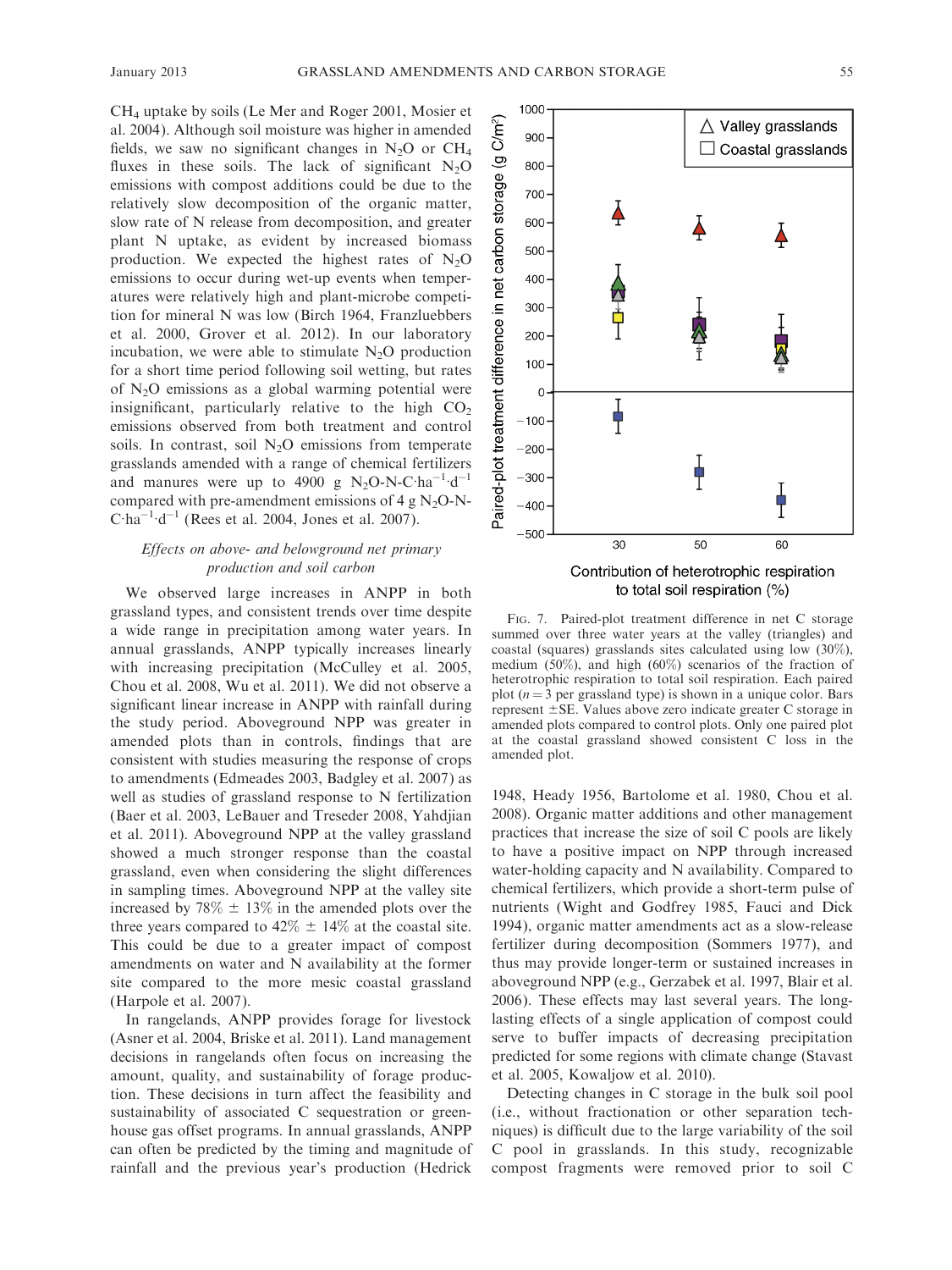determination to avoid overestimating C pools from amended soils. Regardless, we were able to detect an increase in the bulk soil C pool at the valley site. The increase in soil C was likely derived from a combination of compost incorporation into soil and additions of newly fixed C from NPP. In a three-year study monitoring the effects of a one-time application of either inorganic or organic fertilizers in a degraded semiarid rangeland in Patagonia, Kowaljow et al. (2010) observed a similar pattern of increase in soil organic C and enhanced microbial activity. Soil organic C formation and stabilization is promoted by management practices or technologies that increase the quantity of C inputs (Gentile et al. 2011). In rangelands, soil organic content is strongly dependent on root biomass and turnover due to the high belowground allocation of grasses and forbs and longer residence time of rootderived C (Jobbagy and Jackson 2000, Kätterer et al. 2011). In our experiment, root biomass increased significantly in the valley grassland and followed the same trend in the coastal grassland. Application of composted organic material to the soil surface increased both above- and belowground productivity over the three growing seasons, leading to greater annual C inputs from vegetation. Thus, management techniques like composted organic matter additions that increase production have the potential to increase the size of the soil organic C pool over the long term.

## Changes in net ecosystem carbon storage

The control plots from both sites appeared to be losing C. The ecosystem C balance of grasslands is typically highly variable over time and space (Novick et al. 2004, Xu et al. 2004, Klumpp et al. 2011), but several recent studies have reported C losses from rangeland soils (Bellamy et al. 2005, Schipper et al. 2007, Chou et al. 2008). Chou et al. (2008) reported significant losses of soil organic C for four consecutive years in a mediterranean annual grassland with and without experimental rainfall additions. The greatest losses occurred in a year with late-season (late spring–summer) rainfall. In annual grasslands, late, warm-season rainfall can stimulate heterotrophic respiration after plants have stopped growing or have senesced, resulting in ecosystem C losses. Carbon storage in grasslands is also sensitive to shifts in vegetation. Continual declines in ecosystem C storage may also be explained by a nonequilibrium status of California grasslands and ongoing gradual declines in soil C following annual grass invasion (Koteen et al. 2011).

Organic matter amendments decreased the rate of C loss in most plots. This was true even when not considering the C added via the amendments, and was due to the stimulation of NPP. Assuming that heterotrophic respiration was 50% of total soil respiration (see Fig. 7 for a range of  $R_h$ :  $R_a$  scenarios), rates of net ecosystem C storage increased by 25–70% with organic matter amendments, with a rate of C sequestration of 51

 $\pm$  77 to 333  $\pm$  52 g C/m<sup>2</sup> over the three-year study. This value increases to 1770  $\pm$  142 to 1383  $\pm$  188 g C/m<sup>2</sup> when considering the amendment C added at the field scale. A full life cycle assessment would be needed to determine the actual greenhouse costs or savings beyond the field scale, but if organic matter amendments are diverted from fates with high greenhouse gas emissions (i.e., landfills, manure slurry ponds) then considerable C offsets may be achieved through this management approach (M. S. DeLonge, R. Ryals, and W. L. Silver, unpublished manuscript).

Our results show that a single application of composted organic matter led to sustained increases in NPP for at least three years, with no sign of diminishing effects. Moreover, increases in plant production significantly offset elevated soil respiration from microbial activity in five out of six paired plots. The amended plot that had lower net C storage relative to its paired control plot also had lower soil volumetric water content, whereas the opposite trend was observed at the other fields (Fig. 2). This finding suggests that water limitation has the potential to alter the source–sink potential of annual grasslands (Harpole et al. 2007).

## **CONCLUSIONS**

We found that a single application of composted organic matter shifted the C balance of annual grassland ecosystems and resulted in greater C storage. Increases in above- and belowground NPP were observed over three water years, with no obvious sign of a diminishing trend. Enhanced plant productivity was partially offset by elevated soil respiration, but we detected no statistically significant treatment effects on  $N_2O$  or CH4 fluxes. We were able to detect an increase in soil C at the valley site, which was surprising given the large background pool size.

Our results have important implications for rangeland management in the context of climate change mitigation. Urban and agricultural green waste is often an important source of greenhouse gas emissions (IPCC 2001). Here we show that an alternative fate for that material can significantly increase NPP and slow rates of ecosystem C losses at the field scale. This approach provides important co-benefits to landowners, such as the sustained increase in forage production measured here. Multiyear field studies are critically needed to explore the potential of ecosystem management to contribute to climate change mitigation. These data are also needed to construct comprehensive and credible life cycle analyses that explicitly include ecosystem dynamics in C offset protocols.

#### **ACKNOWLEDGMENTS**

This research was supported by generous grants from the Marin Community Foundation, the Rathmann Family Foundation, and the Lia Fund, as well as a Conservation Innovation Grant from the USDA to the Environmental Defense Fund and a grant from the Kearney Foundation for Soil Science. We thank M. Almaraz, M. Beaton, W. Cea, J. Cosgrove, L. Curtis-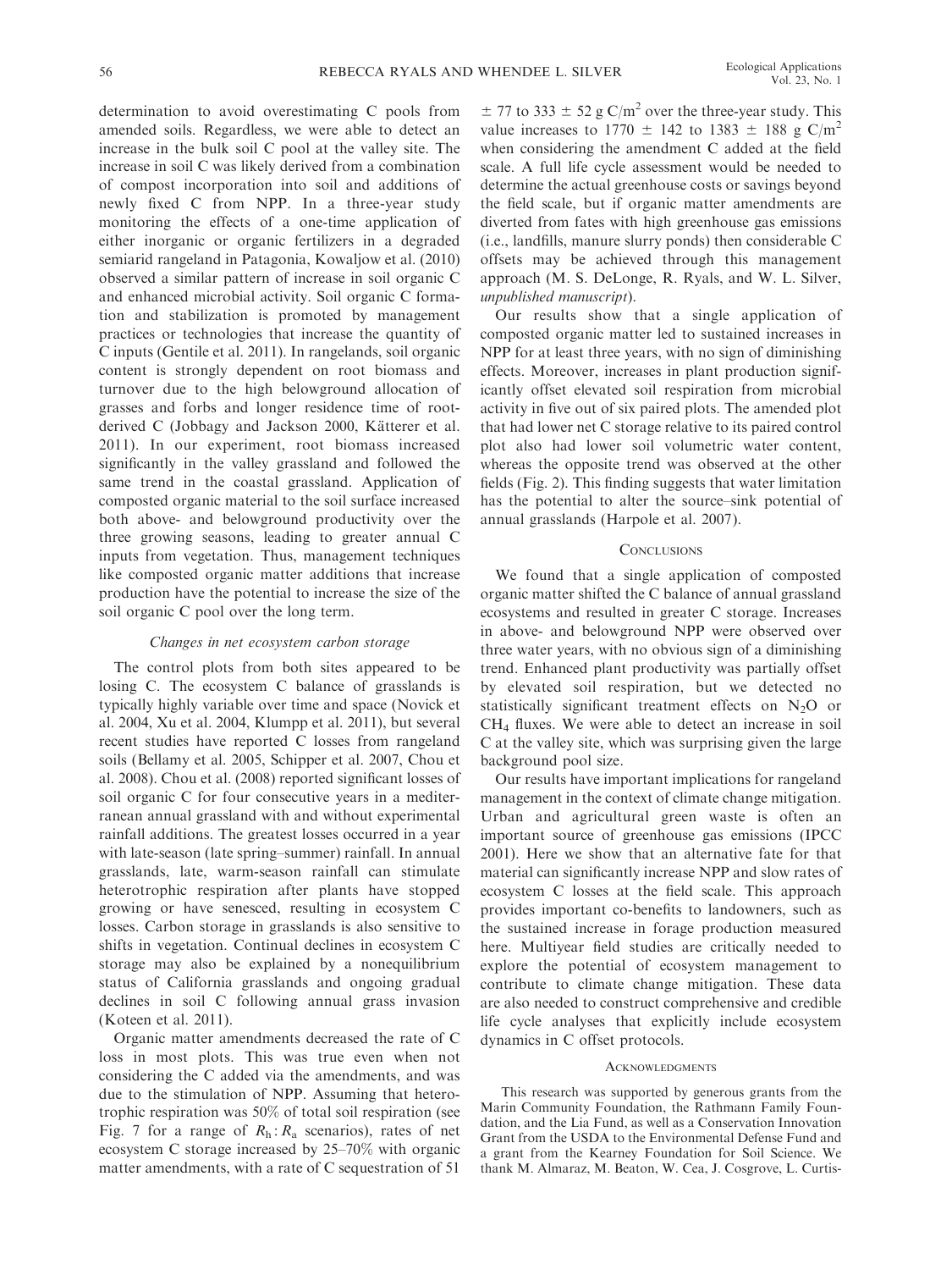Whitchurch, C. Kyauk, L. Lintott, A. McDowell, A. Mendoza, J. Treffkorn, Z. Statman-Weil, J. Wedgeworth, M. Williams, and M. Wong for assisting with field data collection and/or laboratory analysis. Dustin Flavell and dedicated staff provided key assistance at SFREC. Special thanks go to John Wick, Peggy Rathmann, and Jeffrey Creque for their invaluable contributions at the coastal grassland. We also thank the Marin Agricultural Land Trust for its sponsorship, and N. Scolari, B. Berner, P. Hickey, D. Lewis, S. Larson, S. Carlsen, T. Estrada, C. Epifano, and Marin Organic for their partnership in the Marin Carbon Project. We thank M. Torn, T. Dawson, and two anonymous reviewers for thoughtful comments on the manuscript.

#### LITERATURE CITED

- Alluvione, F., C. Bertora, L. Zavattaro, and C. Grignani. 2010. Nitrous oxide and carbon dioxide emissions following green manure and compost fertilization in corn. Soil Science Society of America Journal 74:384–395.
- Asner, G. P., A. J. Elmore, L. P. Olander, R. E. Martin, and A. T. Harris. 2004. Grazing systems, ecosystem responses, and global change. Annual Review of Environment and Resources 29:261–299.
- Badgley, C., J. Moghtader, E. Quintero, E. Zakem, M. J. Chappell, K. Aviles-Vazquez, A. Samulon, and I. Perfecto. 2007. Organic agriculture and the global food supply. Renewable Agriculture and Food Systems 22:86–108.
- Baer, S. G., J. M. Blair, S. L. Collins, and A. K. Knapp. 2003. Soil resources regulate productivity and diversity in newly established tallgrass prairie. Ecology 84:724–735.
- Bai, Z. G., D. L. Dent, L. Olsson, and M. E. Schaepman. 2008. Global assessment of land degradation and improvement. 1. Identification by remote sensing. Report 2008/01. ISRIC: World Soil Information, Wageningen, The Netherlands.
- Bartolome, J. W., W. J. Barry, T. Griggs, and P. Hopkinson. 2007. Valley grassland. Pages 367–393 in M. R. Stromberg, J. D. Corbin, and C. M. D'Antonio, editors. California grasslands ecology and management. University of California Press, Berkeley, California, USA.
- Bartolome, J. W., M. C. Stroud, and H. F. Heady. 1980. Influence of natural mulch on forage production on differing California annual range sites. Journal of Range Management  $33.4 - 8$
- Beaudette, D. E., and A. T. O'Geen. 2009. Soil-Web: an online soil survey for California, Arizona, and Nevada. Computers and Geosciences 35:2119–2128.
- Bellamy, P. H., P. J. Loveland, R. I. Bradley, R. M. Lark, and G. J. D. Kirk. 2005. Carbon losses from all soils across England and Wales 1978–2003. Nature 437:245–248.
- Bernal, M. P., M. A. Sanchez-Monedero, C. Paredes, and A. Roig. 1998. Carbon mineralization from organic wastes at different composting stages during their incubation with soil. Agriculture Ecosystems and Environment 69:175–189.
- Birch, H. F. 1964. Mineralisation of plant nitrogen following alternate wet and dry conditions. Plant and Soil 20:43–49.
- Blair, N., R. D. Faulkner, A. R. Till, and P. R. Poulton. 2006. Long-term management impacts on soil C, N and physical fertility. Part 1: Broadbalk experiment. Soil and Tillage Research 91:30–38.
- Bouwman, A. F., I. Fung, E. Matthews, and J. John. 1993. Global analysis of the potential for  $N_2O$  production in natural soils. Global Biogeochemical Cycles 7:557–597.
- Briske, D. D., J. D. Derner, D. G. Milchunas, and K. W. Tate. 2011. An evidence-based assessment of prescribed grazing practices. Pages 21–74 in D. D. Briske, editor. Conservation benefits of rangeland practices. USDA Natural Resource Conservation Service. Allen Press, Lawrence, Kansas, USA.
- Brown, S., A. Dushku, T. Pearson, D. Shoch, J. Winsten, S. Sweet, and J. Kadyszewski. 2004. Carbon supply from changes in management of forest, range, and agricultural lands of California. Winrock International, for the California

Energy Commission, PIER Energy-Related Environmental Research, Sacramento, California, USA.

- Cabrera, V. E., L. J. Stavast, T. T. Baker, M. K. Wood, D. S. Cram, R. P. Flynn, and A. L. Ulery. 2009. Soil and runoff response to dairy manure application on New Mexico rangeland. Agriculture Ecosystems and Environment 131:255–262.
- Cambardella, C. A., and E. T. Elliott. 1992. Particulate soil organic-matter changes across a grassland cultivation sequence. Soil Science Society of America Journal 56:777– 783.
- Carbone, M. S., and S. E. Trumbore. 2007. Contribution of new photosynthetic assimilates to respiration by perennial grasses and shrubs: residence times and allocation patterns. New Phytologist 176:124–135.
- Cassman, K. G., A. Dobermann, and D. T. Walters. 2002. Agroecosystems, nitrogen-use efficiency, and nitrogen management. Ambio 31:132–140.
- Chadwick, D. R., B. F. Pain, and S. K. E. Brookman. 2000. Nitrous oxide and methane emissions following application of animal manures to grassland. Journal of Environmental Quality 29:277–287.
- Chou, W. W., W. L. Silver, R. D. Jackson, A. W. Thompson, and B. Allen-Diaz. 2008. The sensitivity of annual grassland carbon cycling to the quantity and timing of rainfall. Global Change Biology 14:1382–1394.
- Conant, R. T., K. Paustian, and E. T. Elliott. 2001. Grassland management and conversion into grassland: effects on soil carbon. Ecological Applications 11:343–355.
- Craine, J. M., D. A. Wedin, and F. S. Chapin. 1999. Predominance of ecophysiological controls on soil  $CO<sub>2</sub>$  flux in a Minnesota grassland. Plant and Soil 207:77–86.
- Dahlgren, R. A., and M. J. Singer. 1994. Nutrient cycling in managed and non-managed oak woodland-grass ecosystems. Final Report: Integrated Hardwood Range Management Program. Land, Air, and Water Resources Paper 100028, Davis, California, USA.
- Dalal, R. C., W. J. Wang, G. P. Robertson, and W. J. Parton. 2003. Nitrous oxide emission from Australian agricultural lands and mitigation options: a review. Australian Journal of Soil Research 41:165–195.
- Davidson, E. A. 2009. The contribution of manure and fertilizer nitrogen to atmospheric nitrous oxide since 1860. Nature Geoscience 2:659–662.
- Derner, J. D., and G. E. Schuman. 2007. Carbon sequestration and rangelands: a synthesis of land management and precipitation effects. Journal of Soil and Water Conservation  $62.77 - 85$
- Edmeades, D. C. 2003. The long-term effects of manures and fertilisers on soil productivity and quality: a review. Nutrient Cycling in Agroecosystems 66:165–180.
- Fauci, M. F., and R. P. Dick. 1994. Soil microbial dynamics: short-term and long-term effects of inorganic and organic nitrogen. Soil Science Society of America Journal 58:801– 806.
- Fierer, N., and J. P. Schimel. 2002. Effects of drying-rewetting frequency on soil carbon and nitrogen transformations. Soil Biology and Biochemistry 34:777–787.
- Firestone, M. K., and E. A. Davidson. 1989. Microbiological basis of NO and N2O production and consumption in soil. Dahlem Workshop Reports, Berlin, Germany.
- Follett, R. F. 2001. Soil management concepts and carbon sequestration in cropland soils. Soil and Tillage Research 61:77–92.
- Franzluebbers, A. J., R. L. Haney, C. W. Honeycutt, H. H. Schomberg, and F. M. Hons. 2000. Flush of carbon dioxide following rewetting of dried soil relates to active organic pools. Soil Science Society of America Journal 64:613–623.
- FRAP. Fire and Resource Assessment Program. 2003. The changing California: 2003 forest and range assessment.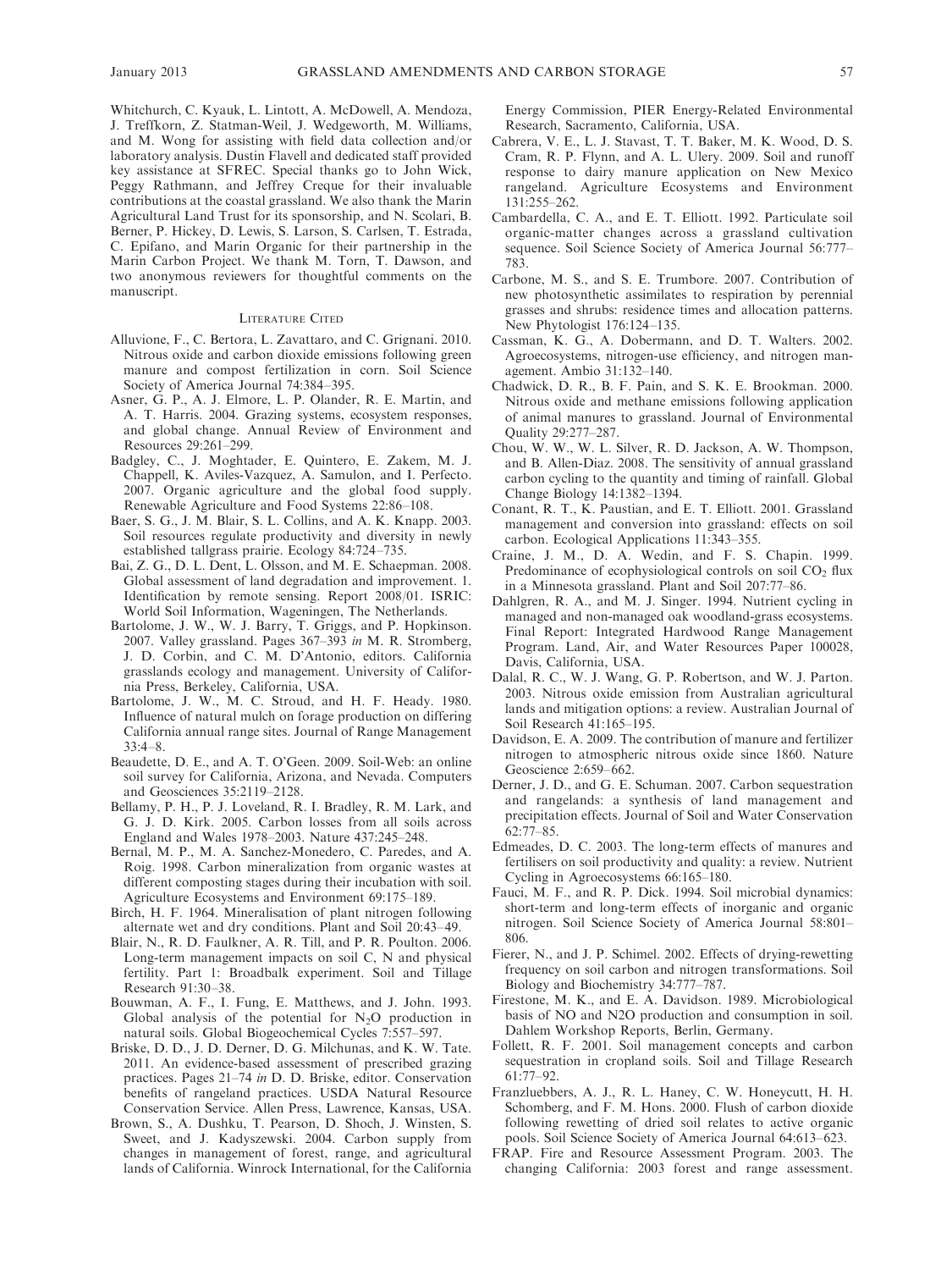California Department of Forestry and Fire Protection. The Resources Agency, Sacramento, California, USA.

- Gentile, R., B. Vanlauwe, and J. Six. 2011. Litter quality impacts short- but not long-term soil carbon dynamics in soil aggregate fractions. Ecological Applications 21:695–703.
- Gerzabek, M. H., F. Pichlmayer, H. Kirchmann, and G. Haberhauer. 1997. The response of soil organic matter to manure amendments in a long-term experiment at Ultuna, Sweden. European Journal of Soil Science 48:273–282.
- Giardina, C. P., and M. G. Ryan. 2002. Total belowground carbon allocation in a fast-growing Eucalyptus plantation estimated using a carbon balance approach. Ecosystems 5:487–499.
- Goyal, S., S. K. Dhull, and K. K. Kapoor. 2005. Chemical and biological changes during composting of different organic wastes and assessment of compost maturity. Bioresource Technology 96:1584–1591.
- Gregorich, E. G., P. Rochette, A. J. VandenBygaart, and D. A. Angers. 2005. Greenhouse gas contributions of agricultural soils and potential mitigation practices in Eastern Canada. Soil and Tillage Research 83:53–72.
- Grover, S. P. P., S. J. Livesley, L. B. Hutley, H. Jamali, B. Fest, J. Beringer, K. Butterbach-Bahl, and S. K. Arndt. 2012. Land use change and the impact on greenhouse gas exchange in north Australian savanna soils. Biogeosciences 9:423–437.
- Hall, B., and P. Sullivan. 2001. Alternative soil amendments. In USDA Rural Business Cooperative Service, editor. Horticulture Technical Note. National Center for Appropriate Technology, Washington, D.C., USA
- Hanson, P. J., N. T. Edwards, C. T. Garten, and J. A. Andrews. 2000. Separating root and soil microbial contributions to soil respiration: a review of methods and observations. Biogeochemistry 48:115–146.
- Harper, C. W., J. M. Blair, P. A. Fay, A. K. Knapp, and J. D. Carlisle. 2005. Increased rainfall variability and reduced rainfall amount decreases soil  $CO<sub>2</sub>$  flux in a grassland ecosystem. Global Change Biology 11:322–334.
- Harpole, W. S., D. L. Potts, and K. N. Suding. 2007. Ecosystem responses to water and nitrogen amendment in a California grassland. Global Change Biology 13:2341–2348.
- Heady, H. F. 1956. Changes in a California annual plant community induced by manipulation of natural mulch. Ecology 37:798–812.
- Heady, H. F., J. W. Bartolome, M. D. Pitt, G. D. Savelle, and M. C. Stroud. 1992. California prairie. Pages 313–332 in R. T. Coupland, editor. Natural grasslands. Elsevier, New York, New York, USA.
- Hedrick, D. W. 1948. The mulch layer of California annual ranges. Journal of Range Management 1:22–25.
- Herrero, M., P. K. Thornton, P. Gerber, and R. S. Reid. 2009. Livestock, livelihoods and the environment: understanding the trade-offs. Current Opinion in Environmental Sustainability 1:111–120.
- Higgins, P. A. T., R. B. Jackson, J. M. Des Rosiers, and C. B. Field. 2002. Root production and demography in a California annual grassland under elevated atmospheric carbon dioxide. Global Change Biology 8:841–850.
- IPCC. 2001. Climate Change 2001: Mitigation–contribution of Working Group III. In B. Metz, O. Davidson, R. Swart, and J. Pan, editors. Assessment report of the Intergovernmental Panel on Climate Change. Cambridge University Press, Cambridge, UK.
- Jackson, L. E., R. B. Strauss, M. K. Firestone, and J. W. Bartolome. 1988. Plant and soil-nitrogen dynamics in California annual grassland. Plant and Soil 110:9–17.
- Jackson, R. D., and J. W. Bartolome. 2002. A state-transition approach to understanding nonequilibrium plant community dynamics in California grasslands. Plant Ecology 162:49–65.
- Janzen, H. H., C. A. Campbell, R. C. Izaurralde, B. H. Ellert, N. Juma, W. B. McGill, and R. P. Zentner. 1998.

Management effects on soil C storage on the Canadian prairies. Soil and Tillage Research 47:181–195.

- Jobbagy, E. G., and R. B. Jackson. 2000. The vertical distribution of soil organic carbon and its relation to climate and vegetation. Ecological Applications 10:423–436.
- Jones, M. B., and A. Donnelly. 2004. Carbon sequestration in temperate grassland ecosystems and the influence of management, climate and elevated  $CO<sub>2</sub>$ . New Phytologist 164:423–439.
- Jones, S. K., R. M. Rees, U. M. Skiba, and B. C. Ball. 2007. Influence of organic and mineral N fertiliser on  $N_2O$  fluxes from a temperate grassland. Agriculture Ecosystems and Environment 121:74–83.
- Kätterer, T., M. A. Bolinder, O. Andren, H. Kirchmann, and L. Menichetti. 2011. Roots contribute more to refractory soil organic matter than above-ground crop residues, as revealed by a long-term field experiment. Agriculture Ecosystems and Environment 141:184–192.
- Keller, M., and W. A. Reiners. 1994. Soil atmosphere exchange of nitrous oxide, nitric oxide, and methane under secondary succession of pasture to forest in the Atlantic lowlands of Costa Rica. Global Biogeochemical Cycles 8:399–409.
- Klumpp, K., T. Tallec, N. Guix, and J. F. Soussana. 2011. Long-term impacts of agricultural practices and climatic variability on carbon storage in a permanent pasture. Global Change Biology 17:3534–3545.
- Koteen, L. E., D. D. Baldocchi, and J. Harte. 2011. Invasion of non-native grasses causes a drop in soil carbon storage in California grasslands. Environmental Research Letters 6.
- Kowaljow, E., M. Julia Mazzarino, P. Satti, and C. Jimenez-Rodriguez. 2010. Organic and inorganic fertilizer effects on a degraded Patagonian rangeland. Plant and Soil 332:135–145.
- Kuchler, A. W. 1964. Potential vegetation of the conterminous United States. Special Report No. 36. American Geographical Society, New York, New York, USA.
- Kuzyakov, Y. 2010. Priming effects: interactions between living and dead organic matter. Soil Biology and Biochemistry 42:1363–1371.
- Kuzyakov, Y., J. K. Friedel, and K. Stahr. 2000. Review of mechanisms and quantification of priming effects. Soil Biology and Biochemistry 32:1485–1498.
- Larney, F. J., and D. A. Angers. 2012. The role of organic amendments in soil reclamation: a review. Canadian Journal of Soil Science 92:19–38.
- LeBauer, D. S., and K. K. Treseder. 2008. Nitrogen limitation of net primary productivity in terrestrial ecosystems is globally distributed. Ecology 89:371–379.
- Le Mer, J., and P. Roger. 2001. Production, oxidation, emission and consumption of methane by soils: a review. European Journal of Soil Biology 37:25–50.
- Lynch, D. H., R. P. Voroney, and P. R. Warman. 2005. Soil physical properties and organic matter fractions under forages receiving composts, manure or fertilizer. Compost Science and Utilization 13:252–261.
- Marshall, S. A., C. P. Campbell, and J. G. Buchanan-Smith. 1998. Herbage biomass and intake of beef cows with calves grazing a grass-legume pasture in southern Ontario. Canadian Journal of Animal Science 78:211–218.
- Matthias, A. D., D. N. Yarger, and R. S. Weinbeck. 1978. Numerical evaluation of chamber methods for determining gas fluxes. Geophysical Research Letters 5:765–768.
- McCulley, R. L., I. C. Burke, J. A. Nelson, W. K. Lauenroth, A. K. Knapp, and E. F. Kelly. 2005. Regional patterns in carbon cycling across the Great Plains of North America. Ecosystems 8:106–121.
- Metcalfe, D. B., M. Williams, L. Aragao, A. C. L. da Costa, S. S. de Almeida, A. P. Braga, P. H. L. Goncalves, and J. D. Silva. 2007. A method for extracting plant roots from soil which facilitates rapid sample processing without compromising measurement accuracy. New Phytologist 174:697–703.